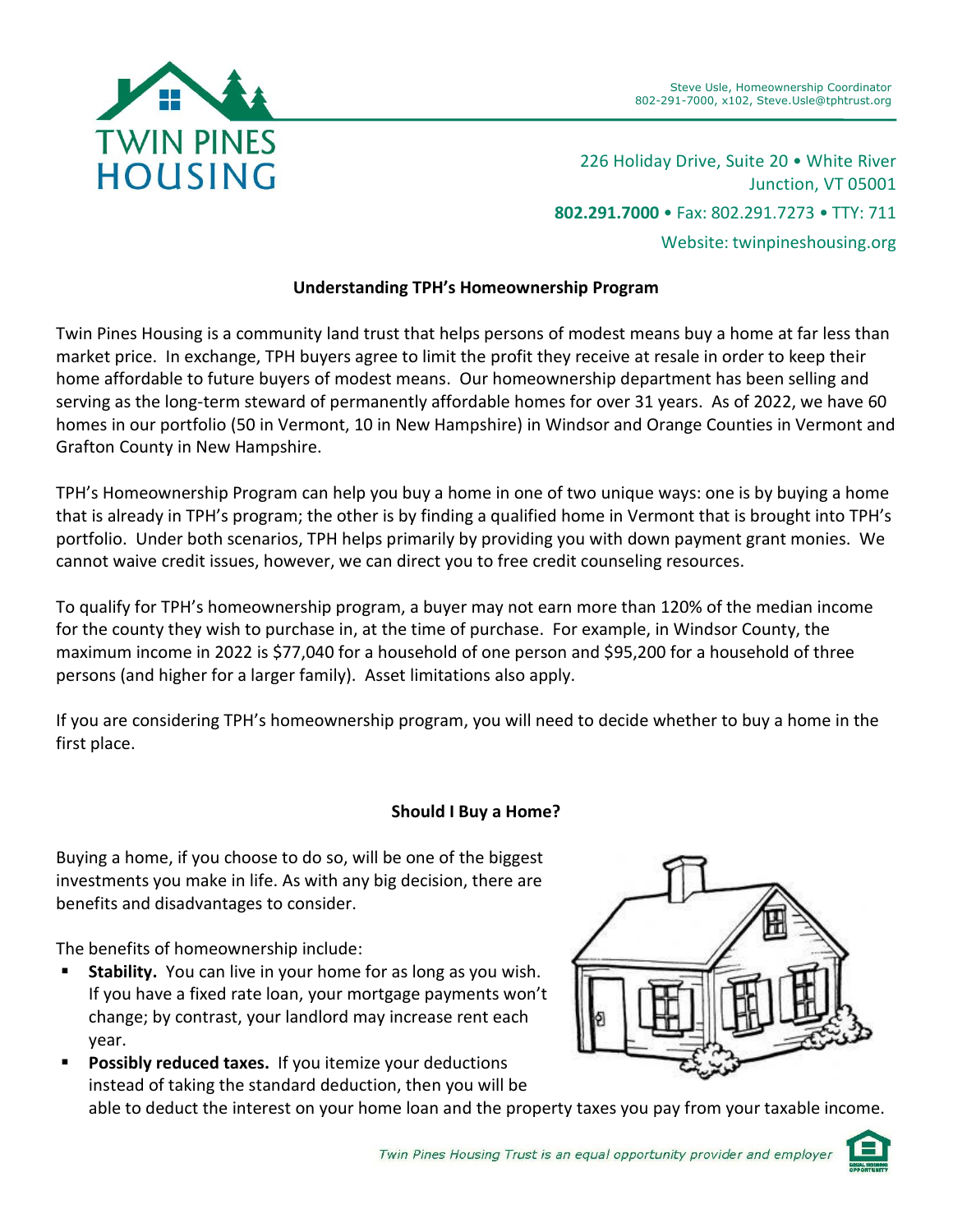- Forced savings. With each mortgage payment, you are paying yourself and not your landlord. Over time, you will build equity in your home, which you can borrow against or convert into cash by selling your home.
- **EXTE:** Control over your environment. You can have pets and make changes to your home to suit yourself. Homeowners benefit from the security and stability that comes from having direct control over a significant asset – their homes.

In addition, TPH's downpayment grant often allows homeowners to afford their homes at a lower monthly cost than it would cost to rent a comparable home.

Disadvantages of homeownership include **costs** (the cost of a mortgage, utilities and maintenance may be higher than rent), **maintenance and repairs** (when you own a home, repairs are your responsibility), **decreased mobility** (you often can't move until you sell or rent your home) and **risk** (there is no guarantee your home will appreciate in value although proper maintenance and repair will help keep up your home's value). As a homeowner, you will need to budget for home maintenance and repairs. Experts recommend setting aside 1% to 3% of the purchase price of the home annually, to pay for maintenance and repairs.



# **Should I Buy a TPH Home?**

If you decide that homeownership is right for you, congratulations! TPH is here to help you with the home buying process and to offer homeownership opportunities when available. When funds are available, we can provide a down payment grant to go towards the home of your choosing or one of our homes that have become available for purchase. Our grant allows you to buy a home for substantially less than market value; in exchange, you agree to sell the home at less than market value. This is known as shared-equity homeownership.

Shared equity homeownership ensures that the community's investment in affordable housing will be preserved so that it can serve one family after another in the future. The risks and rewards of homeownership are shared between the buyer and the organizational steward (in this case, TPH) who protects the affordability, quality and security of that home long after it is purchased. By contrast, although a conventional homebuyer will profit more than a TPH homeowner, the conventional homebuyer will also hold all the risk of homeownership.

Shared equity homeownership is not for everyone. It is often described as a step between renting and conventional homeownership. TPH provides pre-purchase education and support to prepare families for homeownership, either directly or through our sister agencies. After purchase, we provide ongoing stewardship services to our homeowners in order to help our buyers succeed as homeowners.

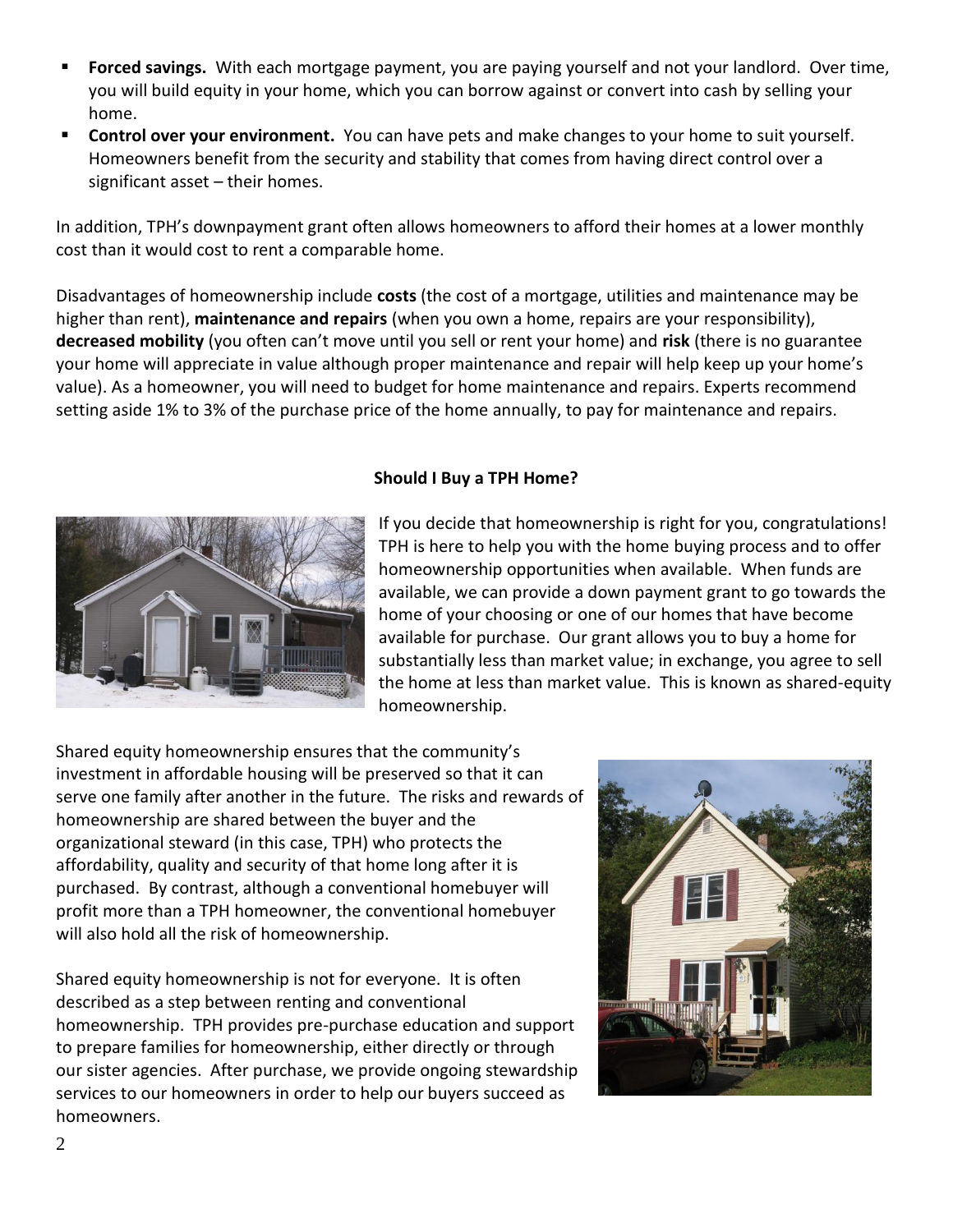If you decide homeownership is right for you, here are reasons why buying a shared-equity home through TPH may make sense:

- Ability to buy a home that you otherwise could not buy.
- Downpayment assistance from TPH of up to \$60,000 (or 20% of the price of a home, whichever is less), and in some cases closing cost assistance of up to \$4000.
- The down payment assistance from TPH will reduce the amount you need to borrow from the bank and that in turn will lower your monthly mortgage amount. In fact, your monthly housing costs (mortgage, taxes and insurance) are often less than the cost to rent a comparable home.
- Pay less on the interest on your mortgage loan. For instance, if you borrow \$150,000 to buy a home, instead of borrowing \$200,000 to buy a costlier home, you will spend \$91,205 less on interest during the life of a 30-year loan, at 4.5% interest.
- You are less likely to lose your home. Studies done of conventional buyers show that half of lowincome, first-time homeowners return to renting within five years of buying a home, and that lower income homebuyers are more likely to lose their homes through foreclosure. By contrast, during TPH's 30 years of existence, we have not lost any TPH homes through foreclosure.
- You will build wealth. When reselling your home, you are likely to walk away with more wealth than what you had when first buying the home. Most TPH homeowners bring only a few thousand dollars in cash to buy their home. When they sell, however, they are often walking away with \$20,000 to \$35,000 in profit, plus the amount of mortgage principal they have paid down. Typically, the more capital improvements made to a home and the longer a homeowner stays in the home, the more they walk away with.
- The proceeds that you make at resale may be enough to allow you to make a downpayment on a market rate home.
- According to a recent study, when the forced savings of making mortgage payments is taken into account, the average shared-equity seller received \$8,205 more from the resale of their house or condominium than they would have received had they invested in stocks.
- Capital improvements to your home are encouraged. You will receive 100% of the value of approved capital improvements that you make to your home.
- Zero to very low interest loans may be available to you for home repairs.



• You will pass on the benefit you received to the next buyer, thereby giving back to the community.

In exchange for the benefits listed above, TPH homeowners agree to limit the amount of profit they would otherwise make on a home. Instead of receiving 100% of the profit if any appreciation has occurred, TPH homeowners receive 25% of the profit. The rest stays in the home to keep the home affordable to future buyers. If no appreciation has occurred, then the conventional homeowner is no better off than the TPH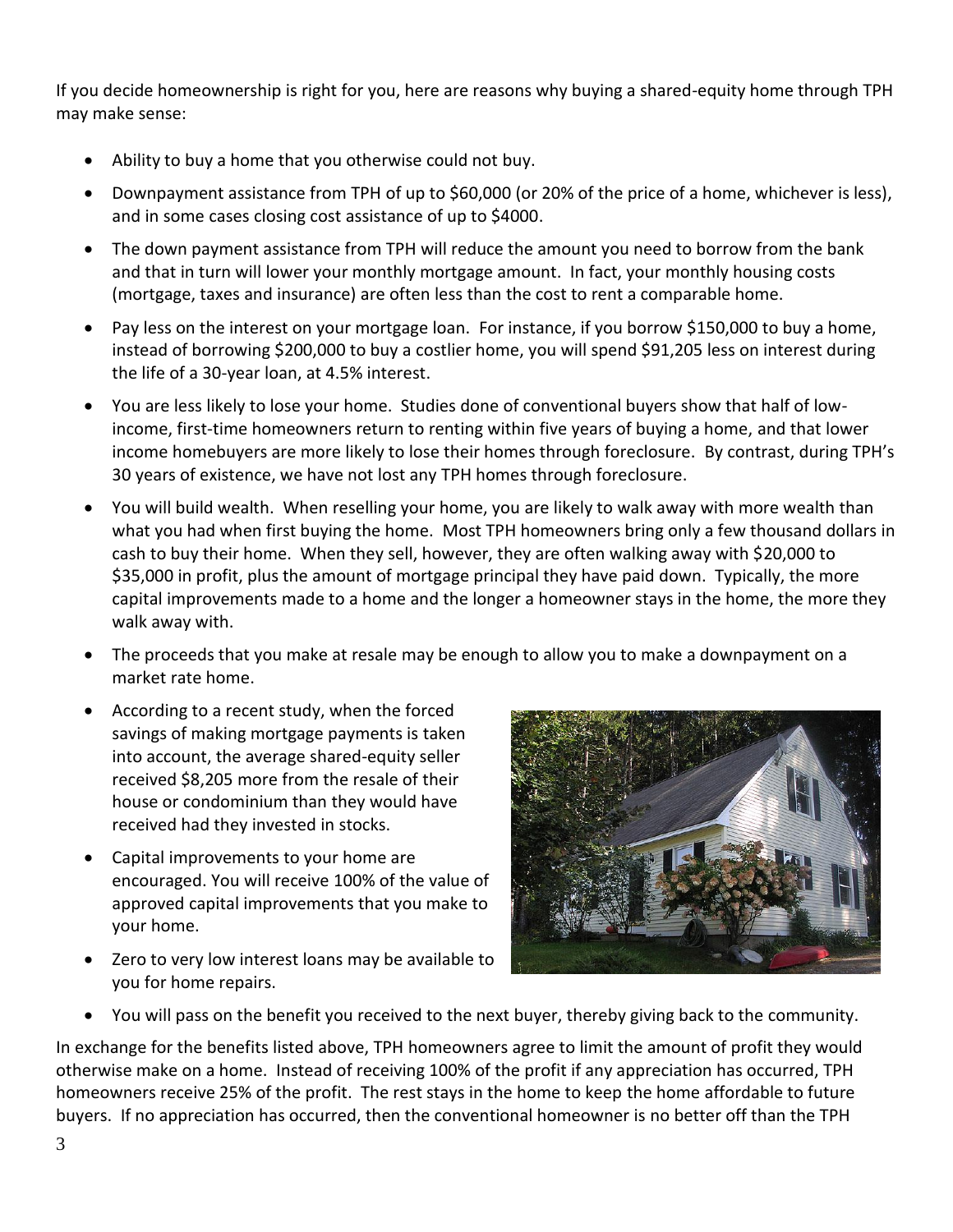homeowner. In addition, like conventional homeowners, TPH homeowners pocket on resale whatever equity they brought as downpayment, as well as the equity earned in paying down their mortgages and the investment they made in capital improvements to the home. See next page for an example.

In order to ensure that public funds are benefiting homeowners and not rental investors, TPH homeowners are required to live in the home as a primary residence for at least 9 months of the year. Limited exceptions are made on a case-by-case basis.